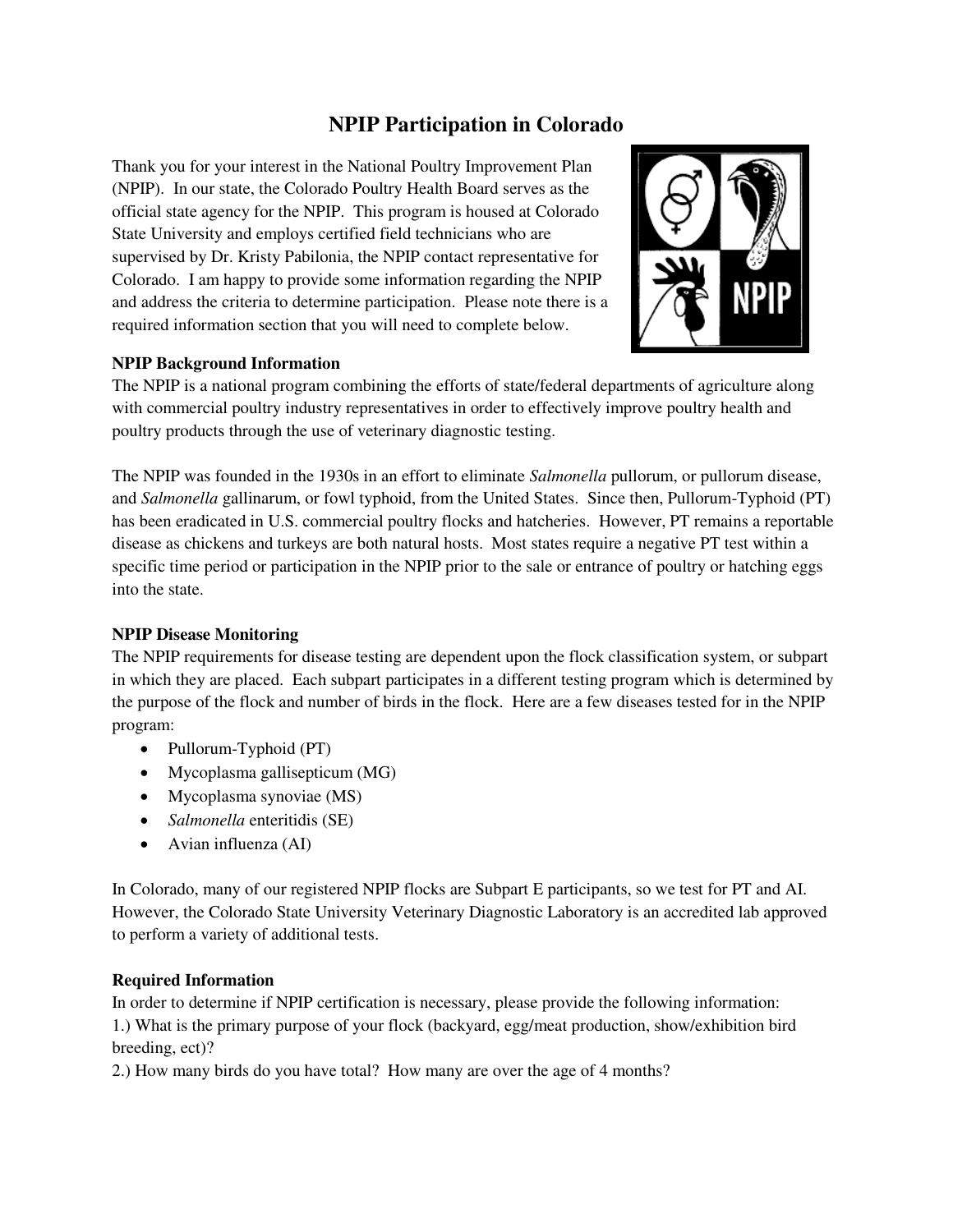3.) What species and approximately how many of each do you have (chickens, ducks, geese, quail, pheasant, partridge)?

4.) Do you intend to sell birds or hatching eggs outside the state of Colorado?

5.) Do you intend to take live birds outside the state of Colorado (e.g. poultry show)?

6.) What is your physical address (where are you located) and phone number?

## **Program Participation**

In order to become a registered NPIP participant in the state of Colorado the following will occur: 1.) Annual Pullorum-Typhoid testing

- Birds must be over 16 weeks of age. A minimum of 30 birds and maximum of 300 birds will be tested annually
- Rapid plate test small amount of blood drawn from wing vein, test performed on site

2.) Avian influenza testing (free of charge)

- Birds can be any age. A maximum of 30 birds will be tested during each flock visit
- PCR test mouth swab collected from bird, test performed at CSU Lab

3.) Annual premises inspection

• Includes all premises housing birds

4.) Records audit

- As a participant, you can only purchase birds from other NPIP certified flocks and hatcheries. For any new birds purchased that year, documentation should be provided upon request
- Participants are also required to sign official NPIP forms, these forms must be returned to maintain compliance with the Program

5.) Completion of official NPIP paperwork and Colorado Poultry Health Board/NPIP participation form.

Currently the annual participation fee is \$12, which covers the costs of all testing and travel

If all test results are negative, the flock owner will receive an NPIP participation number, access to use the NPIP logo, and a certificate of participation that will be renewed annually. Additionally, VS 9-3 shipping forms will be provided at the request of the flock owner.

### **Important Considerations**

Please review this important information regarding NPIP certification and participation:

- NPIP participants are required to renew their certification annually
- NPIP participants can only acquire birds from other NPIP certified flocks or hatcheries
- Failure to return official NPIP documents to the Colorado Poultry Health Board can result in removal from the program
- If you are already purchasing your birds from NPIP certified flocks or hatcheries, you likely do not require certification
- The NPIP is primarily designed for commercial poultry products and breeding flocks